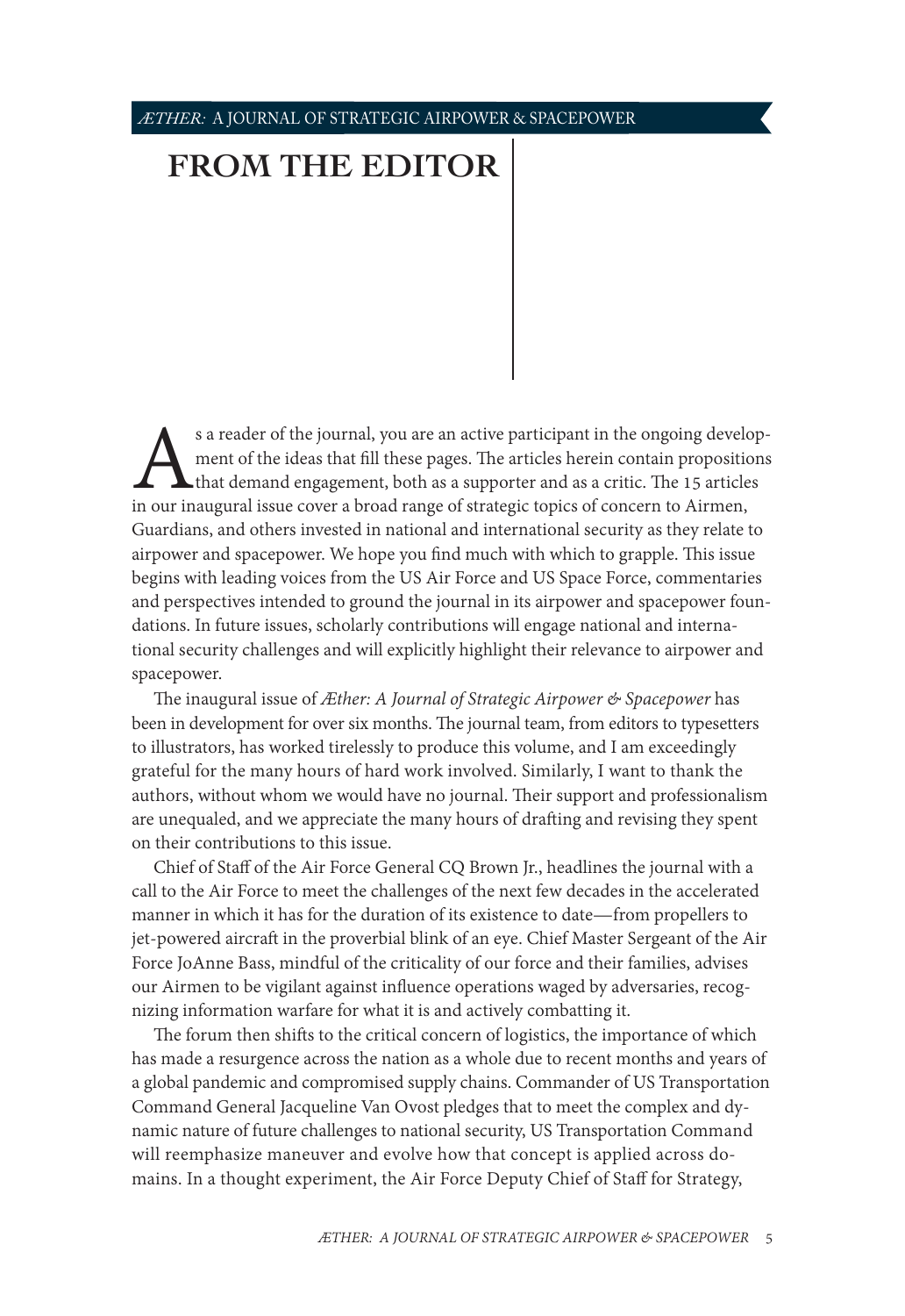Integration, and Requirements Lieutenant General S. Clinton Hinote looks to a fictitious but possible future scenario of defeat, calling on the Air Force to implement necessary changes to avoid this outcome. Specifically, he emphasizes space and air defense by deterrence, rebuilding key alliances, and rebuilding our aerospace nation and that of our Allies and partners.

Turning to spacepower, Deputy Commander of US Space Command Lieutenant General John Shaw, Major Jean Purgason, and Captain Amy Soileau delve into the significance of the designation of space as a military area of responsibility. They highlight four propositions and propose new terminology that will help guide the development of the military stewardship of this domain, ensuring its relevance to everyone. The Joint Staff J3 Vice Director of Operations Major General Dagvin R. M. Anderson and US Air Forces Europe/US Air Forces Africa Director of Plans, Programming, and Analysis Brigadier General Jason Hinds take us through an analysis of the lessons learned from Joint Task Force Quartz. They find that as the Air Force develops new operational concepts, command relationships must be built upon centralized command, distributed control, and decentralized execution: in short, mission command.

Retired Lieutenant General David Deptula, director of the Billy Mitchell Institute at the US Air Force Academy, closes the "Leading Voices" forum, arguing that as the service embarks on its massive evolution from a combined air and space operations center-focused structure to more agile and disbursable command and control structures, it must immediately implement the architecture for the command and control this new system will require.

In the first article in the second forum, "The Fine Print," Heather Venable pulls on threads introduced by General Brown, Lieutenant General Hinote, and Lieutenant General Deptula, observing that calls to accelerate change or lose provide brief nods to concepts and ideas but inherently privilege more technological solutions. She asks, even if we can innovate or adapt, does that mean we should? The absence of a sound strategy makes innovation or adaptation a questionable proposition at best. Marybeth Ulrich alerts readers to a general decline in civics knowledge in recent decades across US society and its correlative effect on Airmen and Guardians in the service today. She observes that the 75th anniversary of the Department is the critical time to recommit to a democratic ethos preferencing service members' obligations to the oath of office above personal interests and shares an innovative program at the US Air Force Academy designed to address this.

The forum continues with a contribution by Everett Dolman that discusses the notion of space as a warfighting domain. He heralds the long-overdue declaration of the military domain, noting the implications for force structure, budget decisions, and public and international perceptions, and what this means for the culture of the nation's newest military service. Principally, he explores the role military spacepower plays in the larger context of civil and commercial spacepower. Karen Guttieri concludes the forum, bringing it back full circle to notions raised by General Brown and CMSAF Bass. To win against our near-peer adversaries, the Department, through a fully developed interdisciplinary professional military education curriculum, must develop and